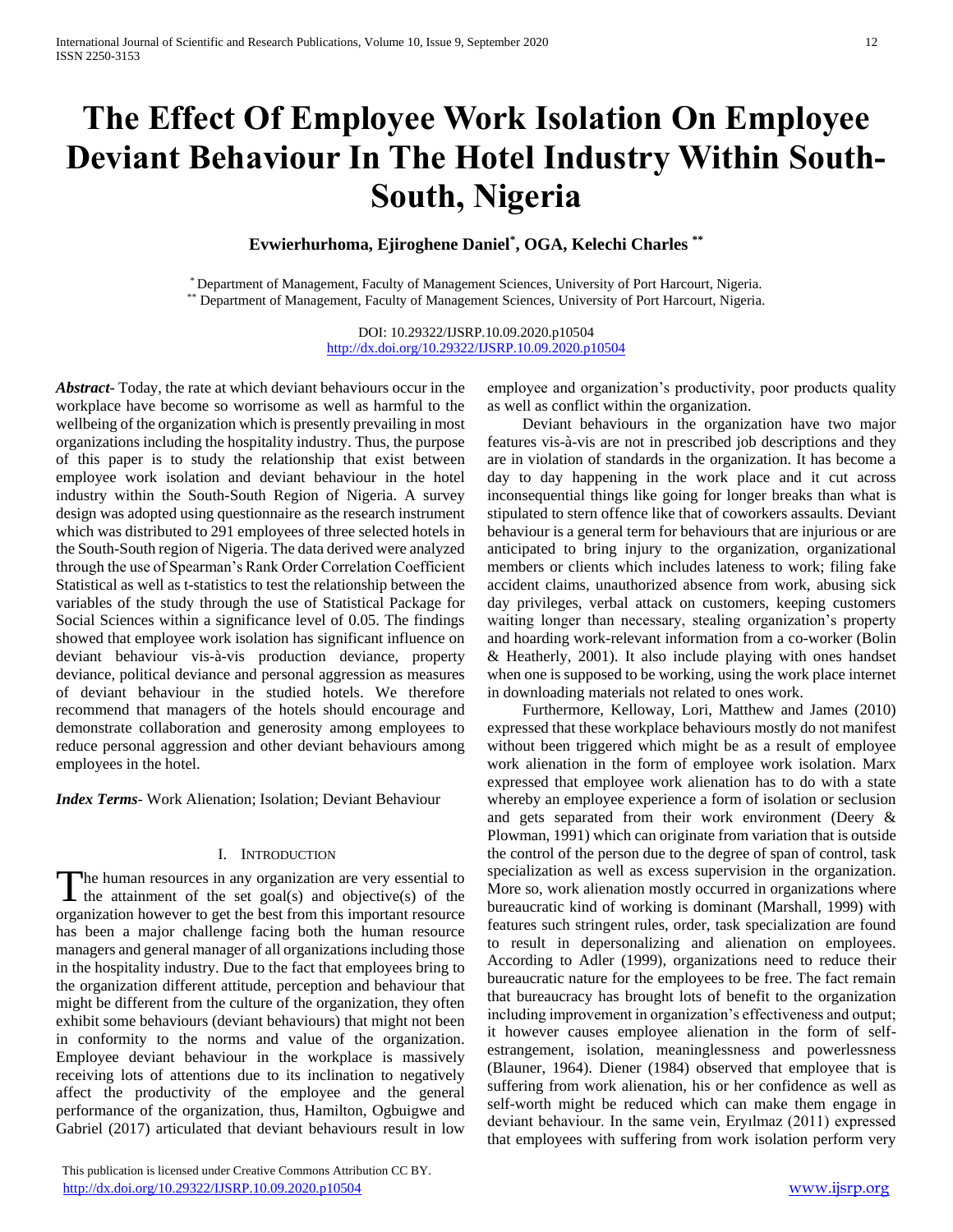poorly due to the feelings of incompetency that brings about lack of satisfaction on their work. Employee work isolation disconnect employees from their job as well from the organization which manifest in the form of reduction in worker job participation and commitment (Armstrong-Stassen, 2006).

 Today, workplace deviant behaviours have become so depressing as well as harmful to the wellbeing of organizations and is presently prevailing in most organizations including the hospitality industry, the hotels specifically based on the consistent evidences from media concerning workers' dishonesty, poor work attitude, sabotage, fraud, fight at work among many other issues. The characteristics of the hotel industry and its contributions to the economy necessitate quick attention in order to reduce the occurrence of deviant behaviours in the industry, hence the purpose of this study is to examine the relationship between employee work alienation vis-à-vis employee work isolation and deviant behaviours of selected hotels in the South-South Region of Nigeria. Through the analysis of the selected hotels, the study hopes to offer empirical evidence between employee work isolation and deviant behaviour. It is therefore hoped that the outcomes from this study will find practical application in the hotel industry and help to solve some of the inherent problems faced by the hotel sector in terms of consistent deviant behaviours witnessed in the sector.

#### II. RESEARCH QUESTIONS

The research questions this paper seeks to answer are as follows:

- i. What is the relationship between employee work isolation and production deviance of Hotels in the South-South Region of Nigeria?
- ii. What is the relationship between employee work isolation and property deviance of Hotels in the South-South Region of Nigeria?
- iii. What is the relationship between employee work isolation and political deviance of Hotels in the South-South Region of Nigeria?
- iv. What is the relationship between employee work isolation and personal aggression of Hotels in the South-South Region of Nigeria?

#### **Research Hypotheses**

 The research hypotheses are stated in the null form and they are as follows:

H0<sub>1</sub>: There is no significant relationship between employee work isolation and production deviance of Hotels in the South-South Region of Nigeria.

H02: There is no significant relationship between employee work isolation and property deviance of Hotels in the South-South Region of Nigeria.

H03: There is no significant relationship between employee work isolation and political deviance of Hotels in the South-South Region of Nigeria.

H04: There is no significant relationship between employee work isolation and personal aggression of Hotels in the South-South Region of Nigeria.

#### III. LITERATURE REVIEW

#### **Theoretical Framework**

 Social exchange theory was adopted as the background theory for this research work. The theory explains that behaviour is an outcome of exchange processes which seeks to maximize gain and minimize loss. It further explains that the value of the give-and-take relationship that occurs between the employees and the organization is greater when it is voluntary (Blau, 1964). That is to say if an employee know that the organization in which he or she is working has his or her interest (welfare) at heart, the employee will do all within his or her competences in ensuring that the goal of the organization is attained and vice versa. Additionally, business enterprise plays major role in satisfying some certain needs of the workers like the need to be identified, physiological needs and the need of self-esteem; if these needs among others are meant, thus, based on principle of reciprocity; workers will be obliged to provide necessary support needed for achieving its goals since they are aware that the survival of the organization is an important source to satisfying their needs (Taleghani, Divandari & ShirMohammadi, 2009). Therefore, to achieve a balance, employees will try to adjust their interests and behaviours once they noticed that the organization is committed to them. For organizations to be committed to their employees, they have to be fully involved in the day to day operations of the firm. This is because workers who are alienated from their work might display deviant work behaviours as a way of making their angers known in the organizations for lack of involvement. Also, employee alienation in the form of isolation can result in psychological illness like apprehension, gloominess as well as dejection. Thus, the worker feel a sense of isolation which can bring about the feelings that he or she lacks control of his labour, which can result in the violation of substantial corporate values in that way threatening the organizational success. More so, when workers feels they are treated positively or negatively, they reciprocate by also developing corresponding behaviour. Employees who are alienated from their work feel that they are inoperable to their organization.

#### IV. EMPLOYEE WORK ISOLATION

 Employee work isolation as used here has to do with the dimension of employee work alienation. Employee work alienation according to Kongar (2009) is a decline in an individual conformation with his or her surroundings and the reduction in his or her capacity to take control of his or her environments which leads to seclusion, dejection and despair. It mostly occurs when an individual has pessimistic behaviour about others and the world they live in that brings about the feelings that result in discontentment and despondency which can severely affect the performance and behaviours of the affected employee. Thus, Kanungo (1992) expressed that managers must be aware that employee alienation in the organization is an illness that must be prevented. Besides, an individual can experience alienation in himself or herself, home, family, as well as religion. Valadbeigi and Ghobadi (2011) explained that it was Hegel Georg that expanded and clarifying the notion of alienation in the work place. According to them, Hegel believed that alienation occurs when an aspect of an individual is looking strange to him or her. He pointed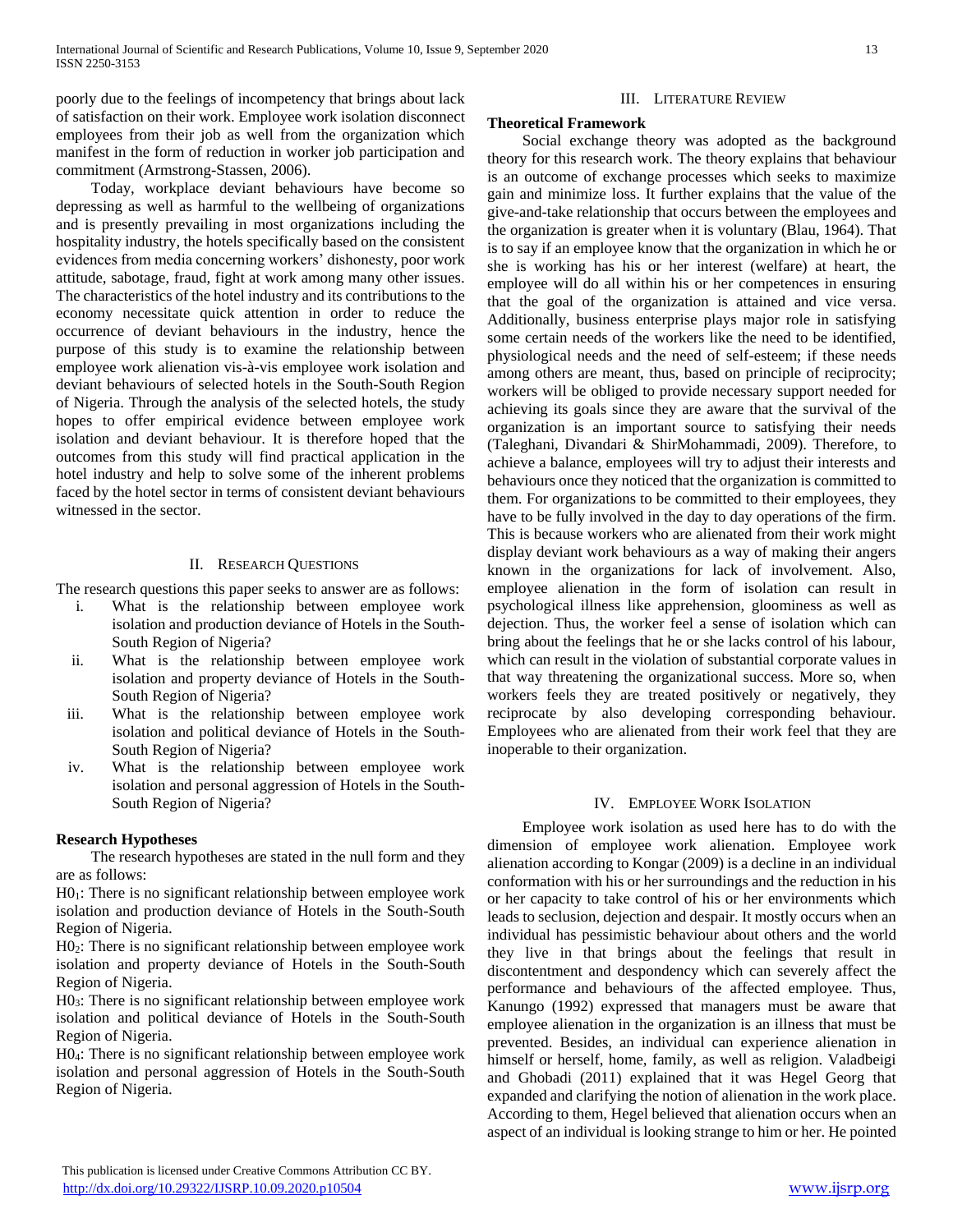out that three stages of alienation exist: the complicated connection between human mentality and object that is unable to be separated from all activity; form of capitalistic objection; and extensive philosophical generalization.

 Furthermore, employee work isolation emphasizes the separation of an employee from other individual, teams, events and circumstances that blight his or her relationships (Sells, 2008). Employee isolation occur when they withdraw from their environments and they feel they don't have the ability to fit into any group as well the organization and isolation manifest in two forms: when a person feels he or she is not wanted in the organization; as well when a workers no longer desire the organization in which he or she belongs (Eryılmaz & Burgaz, 2011). Isolation is a form of alienation and experience of loneliness that negatively affects workers especially health-wise (Nicholson, 2009). It can voluntary in the sense that the workers purposely isolate him or herself from activities or events while involuntary isolation are those isolation is forced on workers by others (Biordi & Nicholson, 1995).

#### V. EMPLOYEE DEVIANT BEHAVIOUR

 Employee deviant behaviour has to do with rudely attitude with vague intent to harm and violate organizational norms (Andersson & Pearson, 1999). It is a bad comportment as well as impertinent behaviours individuals display either intentionally or unintentionally to harm the targets who received such behaviours (Everton, Jolton & Mastrangelo, 2007). Deviant behaviours are behaviours exhibited by employees that are not in conformity with organizational norms and values which overall outcome has negative effect on the productivity and performance of the employee as well as the organization. Deviant behaviours are also counterproductive behaviours which are workers actions that violate organizational standards capable of harming organizational wellbeing and its members as well as other stakeholders (Bennett & Robinson, 2003). These behaviours includes but not limited to sabotage, theft, wasting of organizational resources, absenteeism, arriving late to work and leaving early before the closing time. Bennett and Robinson (2000) expressed that organizational deviance has two targets: the number one target is against the individual and it includes behaviours like gossiping, behaving boorishly towards others, and every other action that affect individuals in the organization while the number two target is on the organization itself and includes actions such as, sabotaging organizational properties, coming late to work, using organizational time for individual benefit, misuse of organizational resources, and other behaviours that negatively affects the success of the organization. These behaviours affect organization efficiency and performance as well as its competitive strength. More so, deviant behaviour was categorized to include property deviance which are negative behviours that are targeted towards damaging tangibles properties of the organization (it include sabotage, thievery, fraud, among others); production deviance which are negative behaviours of employees that are not in line with organizational values including alteration of organization's work required quantity or quality like lateness, taking too much time to executing a given task and smoking when at duty; political deviance are behaviours or communal relationship that puts others in political drawback such as

 This publication is licensed under Creative Commons Attribution CC BY. <http://dx.doi.org/10.29322/IJSRP.10.09.2020.p10504> [www.ijsrp.org](http://ijsrp.org/)

favourism (gossiping about fellow co-workers to gain favour) and; personal aggression which are displayed behaviours against other workers in the organization such as verbal assault and abuse, sexual harassment and so on (Bennett & Robinson, 2000).

#### VI. METHODOLOGY

 The study adopted the survey research design vis-à-vis correlational design that examines the relationship between employee work isolation and deviant work behaviour. The time horizon that was adopted is cross-sectional while the unit of analysis was on the employee of three (3) selected Hotels in the South-South Nigeria. One each from Rivers State, Akwa-Ibom State and Cross-Rivers State and a visit to the 3 Hotels (the various hotels' human resource managers), we discovered that they have 1014 employees made up of junior staff, middle-cadre staff, senior staff, and management cadre. Out of the 1014 employees in the 3 hotels, 291 employees were used as the sample size gotten through the use of Krejcie and Morgan (1970) sample size determination. We also used cluster sampling to get the number of respondents in each hotel, a hotel been a cluster. More so, selection from the clusters to arrive at sample size was by proportionate sampling complemented with simple random sampling techniques which was done using Bowley's (1964) technique in the determination of unit sampling. More so, the study adopted questionnaire as the research instrument. Employee work isolation is the predictor variable and is used as a dimension of work alienation thus it is operationalised as a uni-variable using Merkhe (2015) questionnaire which consist of four respond choices with 5 Point Likert scales ranging from 1 to 5 indicating strongly disagree, disagree, indifference, agree and strongly agree respectively. The criterion variable is deviant behaviour with measures as production deviance, property deviance, political deviance and personal aggression which was operationalised using Bennett and Robinson (2000) deviant behaviour questionnaire consist of four respond choices with 5 Point Likert scales ranging from 1 to 5 indicating strongly disagree, disagree, indifference, agree and strongly agree respectively. Face and content validity was also used for the validity of the research instrument while the reliability of the research instrument indicates a Cronbach Alpha value higher than 0.7; specifically the employee work isolation  $=$ 0.925; production deviance = 0.914; property deviance = 0.931; political deviance  $= 0.928$  and personal aggression  $= 0.919$ . From the 291 questionnaire distributed, 276(94.81%) copies of questionnaire were retrieved while the remaining 15(5.19%) were not retrieved. More so, out of the 276 number of questionnaire retrieved, 13(4.71%) copies was not useful because it was not filled properly while the remaining 263(95.29%) copies of the retrieved questionnaire were filled correctly which were used for data analysis. The data derived were analyzed through the use of Spearman's Rank Order Correlation Coefficient Statistical as well as t-statistics to test the relationship between the variables of the study through the use of Statistical Package for Social Sciences (SPSS) Windows version 25 within a significance level of 0.05.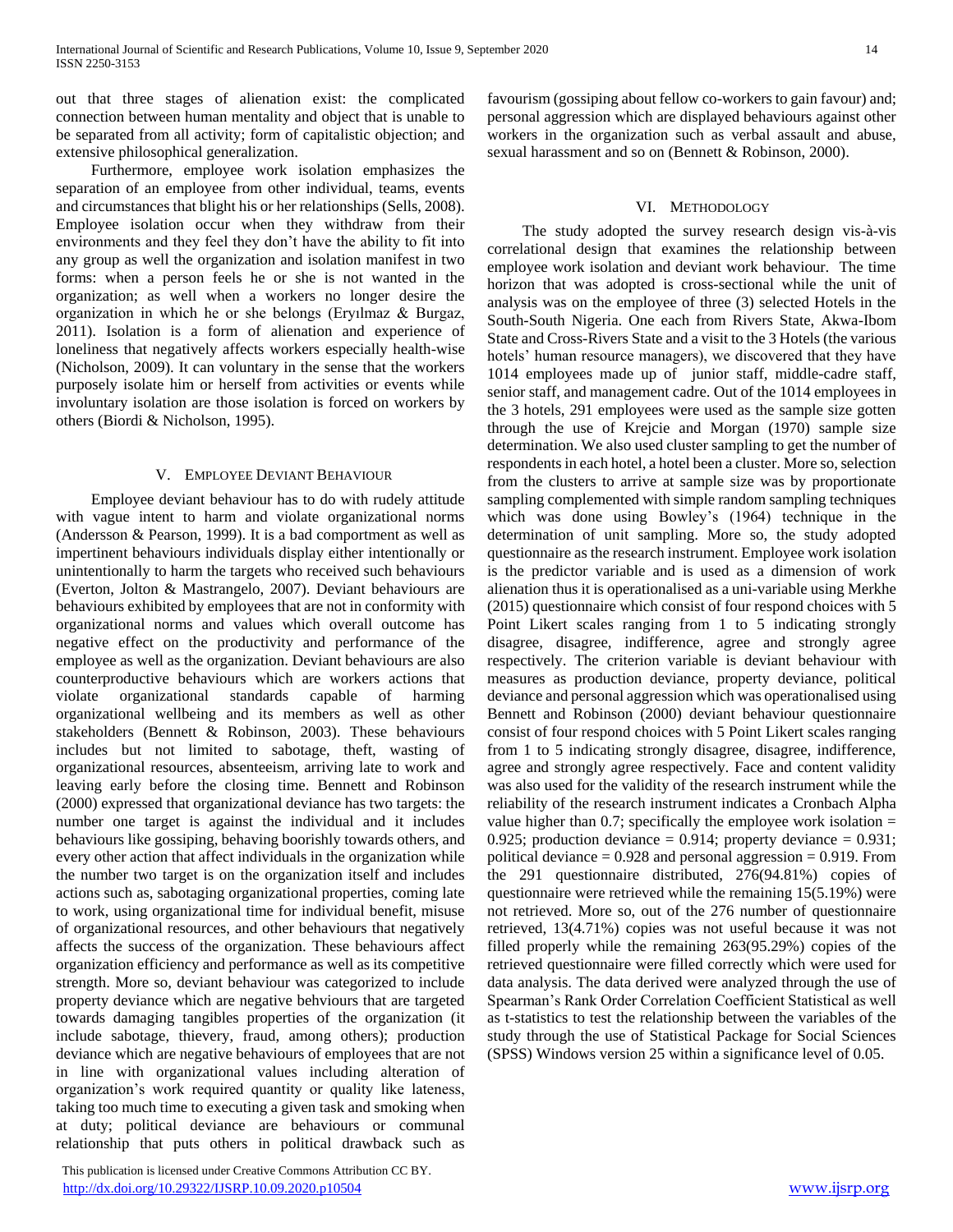#### VII. DATA ANALYSIS AND RESULT

#### **Relationship between Employee Work Isolation and Production Deviance**

|                |            |                                | Isolation | <b>Production Deviance</b> |
|----------------|------------|--------------------------------|-----------|----------------------------|
| Spearman's rho | Isolation  | <b>Correlation Coefficient</b> | 1.000     | $.972**$                   |
|                |            | $Sig. (2-tailed)$              |           | .000                       |
|                |            | N                              | 263       | 263                        |
|                | Production | Correlation Coefficient        | $.972**$  | 1.000                      |
|                | Deviance   | $Sig. (2-tailed)$              | .000      | $\bullet$                  |
|                |            | N                              | 263       | 263                        |

# **Table 1: Correlations Analysis showing the strength of Relationship between Employee Work Isolation and Production Deviance**

\*\*. Correlation is significant at the 0.05 level (2-tailed). **Source:** SPSS Windows Version 25

Table 1 above indicates that rho =  $0.972$  and a PV= 0.000 less than 0.05; it means that the relationship between isolation and production deviance in the studied Hotels is very strong, positive and significant. The relationship is further tested applying t-statistics as shown in Table 2 below:

#### **Table 2: Effects of Employee Work Isolation on Production Deviance Coefficients<sup>a</sup>**

|       |            |       | <b>COUNTLET</b>                    |                              |       |      |  |
|-------|------------|-------|------------------------------------|------------------------------|-------|------|--|
|       |            |       | <b>UnStandardised Coefficients</b> | Standardised<br>Coefficients |       |      |  |
| Model |            |       | Std. Error                         | Beta                         | ᅲ     | Sig. |  |
|       | (Constant) | 1.687 | .357                               |                              | 4.726 | .000 |  |
|       | Isolation  | 782   | .081                               | 775                          | 9.705 | .000 |  |

a. Dependent Variable: Production Deviance

**Source:** SPSS Windows Version 25

The table 2 above shows a (t-cal. =9.705 and t-crit. =1.96) at significant level of (P=0.000 < 0.05) which indicates a significant relationship between employee work isolation and production deviance. Thus, we reject the null hypothesis; we therefore conclude that employee work isolation had a positive and significant relationship with production deviance in the studied Hotels in Nigeria.

#### **Relationship between Employee Work Isolation and Property Deviance**

### **Table 3: Correlations Analysis showing the strength of Relationship between Employee Work Isolation and Property Deviance**

|                |                          |                                | Isolation | <b>Property Deviance</b> |  |
|----------------|--------------------------|--------------------------------|-----------|--------------------------|--|
| Spearman's rho | Isolation                | <b>Correlation Coefficient</b> | 1.000     | .987**                   |  |
|                |                          | Sig. (2-tailed)                |           | .000                     |  |
|                |                          | N                              | 263       | 263                      |  |
|                | <b>Property Deviance</b> | <b>Correlation Coefficient</b> | $.987**$  | 1.000                    |  |
|                |                          | $Sig. (2-tailed)$              | .000      |                          |  |
|                |                          | N                              | 263       | 263                      |  |
|                |                          |                                |           |                          |  |

\*\*. Correlation is significant at the 0.05 level (2-tailed).

**Source:** SPSS Windows Version 25

Table 3 above indicates that rho = 0.987 and a PV= 0.000 less than 0.05; it means that the relationship between isolation and property deviance in the studied Hotels is very strong, positive and significant. The relationship is further tested applying t-statistics as shown in Table 4 below: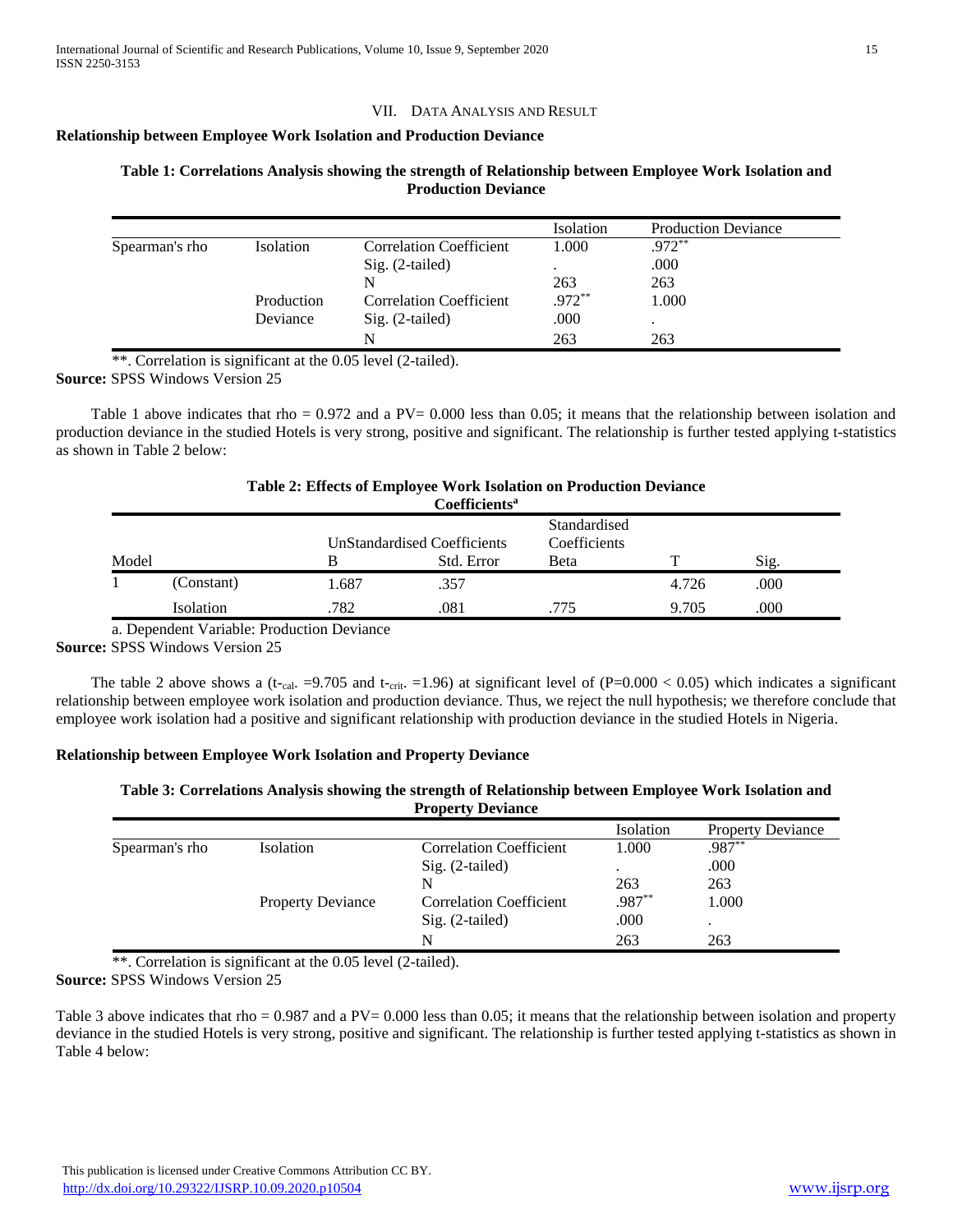|       |            |       | Coefficients <sup>a</sup>                        |                                              |        |      |  |
|-------|------------|-------|--------------------------------------------------|----------------------------------------------|--------|------|--|
| Model |            |       | <b>UnStandardised Coefficients</b><br>Std. Error | Standardised<br>Coefficients<br><b>B</b> eta |        | Sig. |  |
|       | (Constant) | 6.584 | .390                                             |                                              | 16.890 | .000 |  |
|       | Isolation  | 188   | .042                                             | .154                                         | 2.134  | .034 |  |

**Table 4: Effects of Employee Work Isolation on Property Deviance**

a. Dependent Variable: Property Deviance

**Source:** SPSS Windows Version 25

The table 4 above shows a (t-cal. =2.134 and t-crit. =1.96) at significant level of  $(P=0.034 < 0.05)$  which indicates a significant relationship between employee work isolation and property deviance. Thus, we reject the null hypothesis; we therefore conclude that employee work isolation had a positive and significant relationship with property deviance in the studied Hotels in Nigeria.

# **Relationship between Employee Work Isolation and Political Deviance**

### **Table 5: Correlations Analysis showing the strength of Relationship between Employee Work Isolation and Political Deviance**

|                |                           |                                | Isolation | <b>Political Deviance</b> |
|----------------|---------------------------|--------------------------------|-----------|---------------------------|
| Spearman's rho | Isolation                 | <b>Correlation Coefficient</b> | 1.000     | $.588***$                 |
|                |                           | Sig. (2-tailed)                |           | .000                      |
|                |                           | N                              | 263       | 263                       |
|                | <b>Political Deviance</b> | <b>Correlation Coefficient</b> | $.588**$  | 1.000                     |
|                |                           | Sig. (2-tailed)                | .000      | ٠                         |
|                |                           | N                              | 263       | 263                       |

\*\*. Correlation is significant at the 0.05 level (2-tailed).

**Source:** SPSS Windows Version 25

Table 5 above indicates that rho =  $0.588$  and a PV= 0.000 less than 0.05; it means that the relationship between isolation and production deviance in the studied Hotels is strong, positive and significant. The relationship is further tested applying t-statistics as shown in Table 6 below:

|       | Table 6: Effects of Employee Work Isolation on Political Deviance |      |                             |              |       |      |  |  |  |
|-------|-------------------------------------------------------------------|------|-----------------------------|--------------|-------|------|--|--|--|
|       | Coefficients <sup>a</sup>                                         |      |                             |              |       |      |  |  |  |
|       |                                                                   |      |                             | Standardised |       |      |  |  |  |
|       |                                                                   |      | UnStandardised Coefficients | Coefficients |       |      |  |  |  |
| Model |                                                                   | В    | Std. Error                  | Beta         |       | Sig. |  |  |  |
|       | (Constant)                                                        | .277 | .203                        |              | 1.367 | .173 |  |  |  |
|       | Isolation                                                         | .150 | .041                        | .248         | 3.464 | .005 |  |  |  |

a. Dependent Variable: Political Deviance

**Source:** SPSS Windows Version 25

Table 2 above shows a (t-cal. =3.464 and t-crit. =1.96) at significant level of (P=0.005 < 0.05) which indicates a significant relationship between employee work isolation and political deviance. Thus, we reject the null hypothesis; we therefore conclude that employee work isolation had a positive and significant relationship with political deviance in the studied Hotels in Nigeria.

# **Relationship between Employee Work Isolation and Personal Aggression**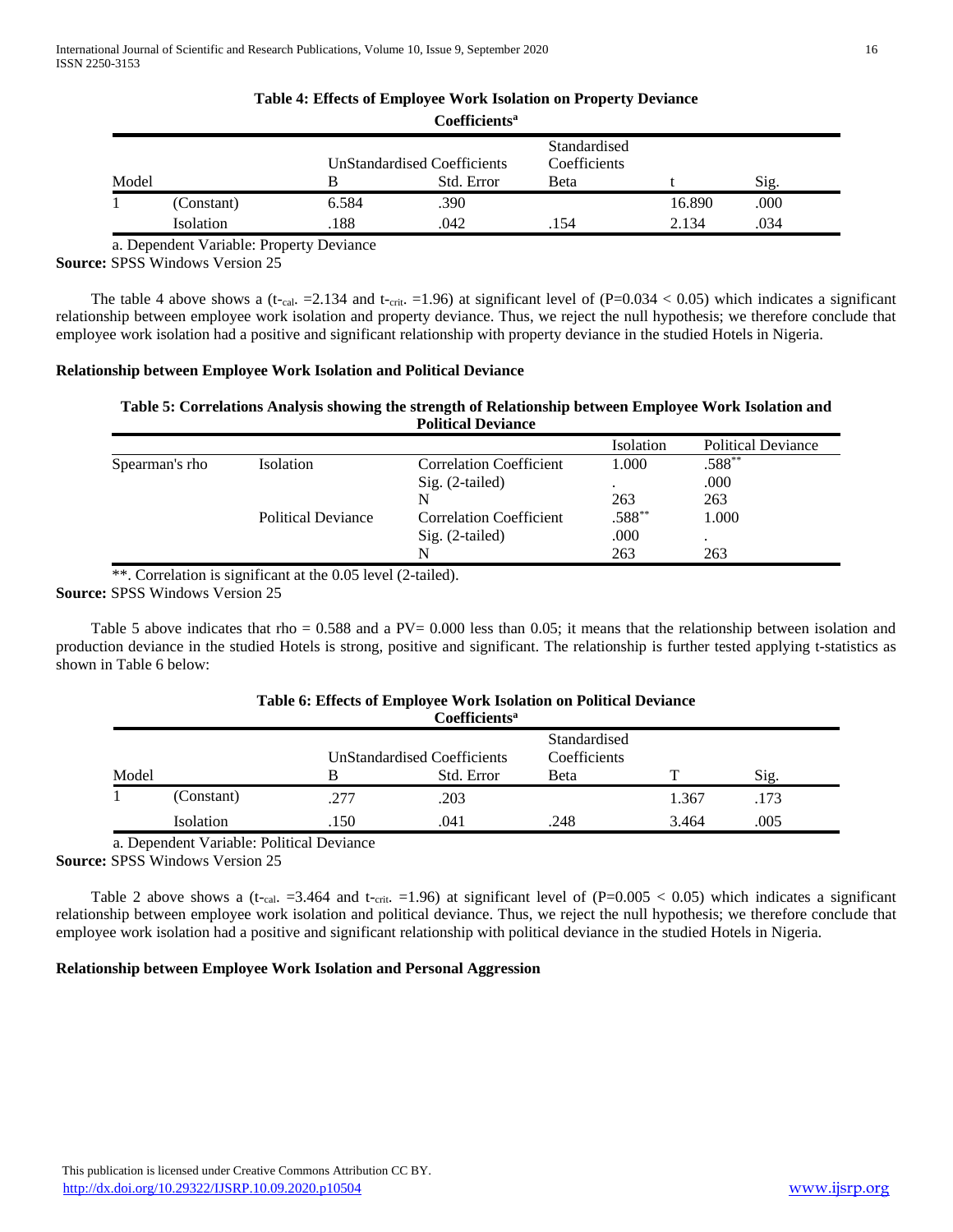|                |                     |                                | Isolation | Personal Aggression |
|----------------|---------------------|--------------------------------|-----------|---------------------|
| Spearman's rho | <b>Isolation</b>    | <b>Correlation Coefficient</b> | 1.000     | $.782**$            |
|                |                     | $Sig. (2-tailed)$              |           | .000                |
|                |                     |                                | 263       | 263                 |
|                | Personal Aggression | <b>Correlation Coefficient</b> | $.762**$  | 1.000               |
|                |                     | $Sig. (2-tailed)$              | .000      |                     |
|                |                     | N                              | 263       | 263                 |

| Table 7: Correlations Analysis showing the strength of Relationship between Employee Work Isolation and |
|---------------------------------------------------------------------------------------------------------|
| <b>Personal Aggression</b>                                                                              |

\*\*. Correlation is significant at the 0.05 level (2-tailed).

**Source:** SPSS Windows Version 25

Table 7 above indicates that rho  $= 0.782$  and a PV $= 0.000$  less than 0.05; it means that the relationship between employee work isolation and personal aggression in the studied Hotels is very strong, positive and significant. The relationship is further tested applying t-statistics as shown in Table 8 below:

|                           | Table 8: Effects of Employee Work Isolation on Production Deviance |
|---------------------------|--------------------------------------------------------------------|
| Coefficients <sup>a</sup> |                                                                    |

| <b>Coemcients"</b> |       |                                    |                                  |        |      |  |  |  |
|--------------------|-------|------------------------------------|----------------------------------|--------|------|--|--|--|
|                    |       | <b>UnStandardised Coefficients</b> | <b>Standardised Coefficients</b> |        |      |  |  |  |
| Model              |       | Std. Error                         | Beta                             |        | Sig. |  |  |  |
| (Constant)         | 4.305 | .282                               |                                  | 15.273 | .000 |  |  |  |
| Isolation          | 290   | .064                               | .275                             | 4.560  | .000 |  |  |  |

a. Dependent Variable: Personal Aggression

**Source:** SPSS Windows Version 25

Table 8 above shows a (t-cal. =4.560 and t-crit. =1.96) at significant level of (P=0.000 < 0.05%) which indicates a significant relationship between employee work isolation and personal aggression. Thus, we reject the null hypothesis; we therefore conclude that employee work isolation had a positive and significant relationship with personal aggression in the studied Hotels in Nigeria.

# VIII. DISCUSSION OF FINDINGS

 Any behaviour undertaken by the employee that is not in conformity to the firm's values and standards can be considered as deviant behaviour. In the organization, every employee is expected to follow a set of specific rules and regulations. If an employee does not enact these behaviours deviance may occur. Employee work isolation can reinforce deviance by creating an illusion of invulnerability and complete autonomy. Employee work isolation is perceived as a state of incapability in social dialogues differently from the state desired by the individual (Savikko, Routasalo, Tilvis, Strandberg & Pitlaka, 2005). Work isolation means the cessation of communication with society and with one's close social environment along with the avoidance of making contacts with others in the organization. The analysis of collected data shows that employee work isolation has significant influence on all the dimensions of deviant behaviour vis-à-vis production deviance, property deviance, political deviance and personal aggression in the studied firm. In line with the above finding, Faridahwati, Chandrakantan and Hadziroh (2011) observed that employee work isolation is positively related to deviant behaviour. If employees are isolated from their work it might affect the productivity of the firm, thus Mulki, Locander, Marshall, Harris and Hensel (2008) observed that relationship exist between organizational isolation and the commitment of the employee. When a worker is committed his or her motivation to carry out given task is enhanced whereby he or she ensures that organization attain its goal of productivity. However, when he or she is isolated from the organization, his or her desire to be

 This publication is licensed under Creative Commons Attribution CC BY. <http://dx.doi.org/10.29322/IJSRP.10.09.2020.p10504> [www.ijsrp.org](http://ijsrp.org/)

committed is truncated. Thus, isolation as a form of alienation reduces one's commitment to the organization which can then lead to negative feelings towards the organization that can affect its productivity. When workers are not fully involved in the organization's processes, they are more likely to exhibit behaviours that are not in line with the standard of the organization (Banai & Reisel, 2007; Leiter, 2005) such as deliberately wasting organization's resources, intentionally, working slowly as well as closing before time which can lead to the reduction of organizational performance. More so, Abdul, Rahim and Aizzat (2016) expressed that when a worker's job lacks identity he or she is very more likely to engaging in deviant behaviour, thus the worker may utilize the organization's properties for him or herself, sabotage the organization's asset and so on. In other words, when workers in the organization are not carried along in the process of taking decision in the organization, the workers feel a sense of alienation which results in developing negative behaviours (such as sabotaging organization's properties) that are not in conformity to the firm's standard. Therefore, organizations need to clarify employees on the roles they will play constantly so that they won't be isolated from their job and the general organization. Workers involvement in decisions making is very important in regards to determining employees' attitudes towards the organization (Nassehi, 2005), thus if employees are isolated from decision making in the organization it may lead to deviance like sabotage and making intentional errors in work. This is because Gilbert, Laschinger and Leither (2010) observed that employees participating in an organization's decision making leads to right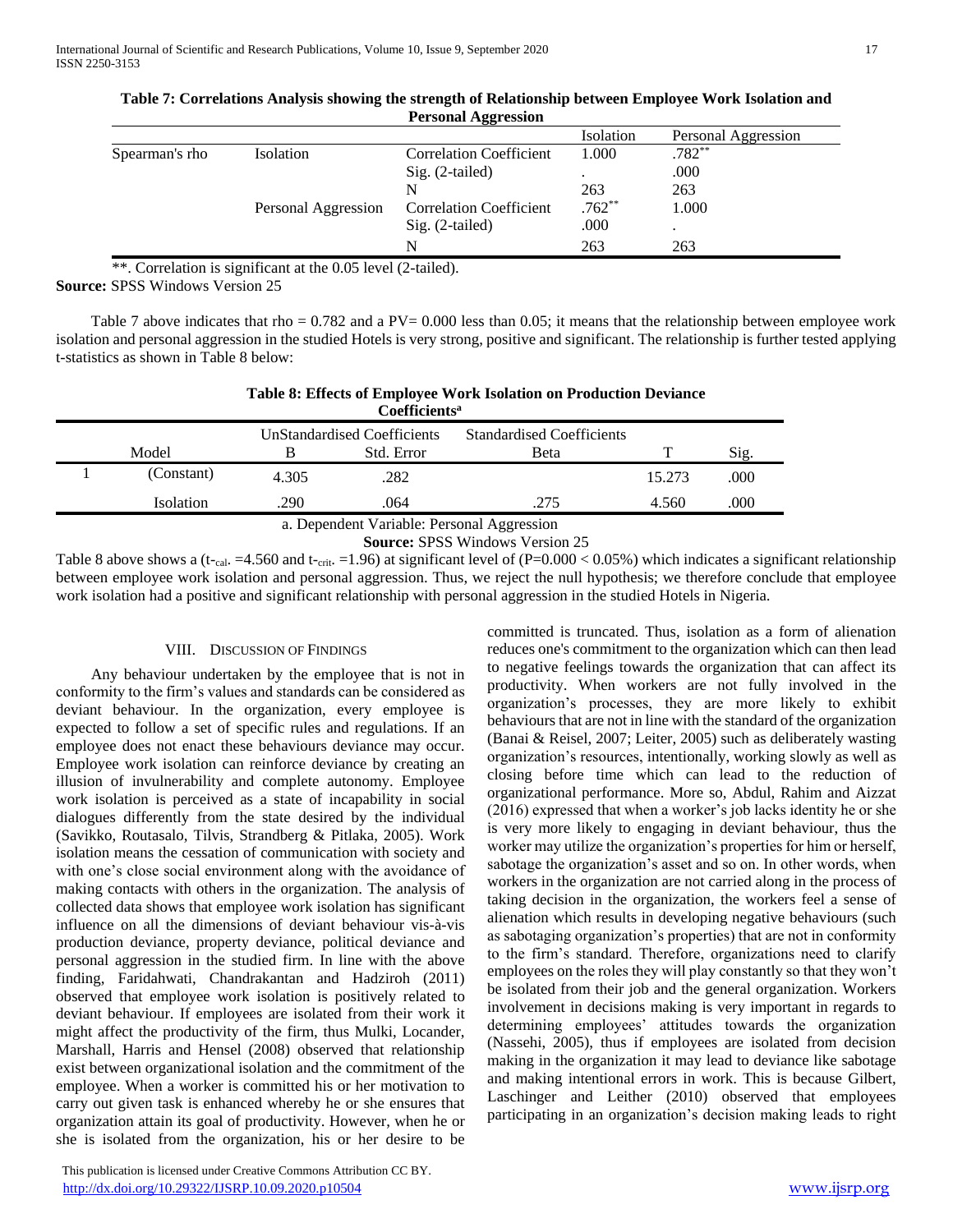and appropriate behaviours like satisfaction, commitment as well as firm's citizenship behaviour that is void of deviant behaviour. Furthermore, Pelin and Funda (2013) observed that organizational injustice, abusive supervision, and work alienation such as isolation have a positive relationship with counterproductive behaviours in the organization. In the same vein, Cooper and Kurland (2002) observed that employee work isolation is positively related to workplace deviant behaviours. They further suggest that isolation may influence the likelihood of acts of deviance under the conditions of diminished oversight. Employee work isolation can leads to deviant behaviour (Gilbert et al, 2010) such as lobbying to get unduly promotion, spreading of false rumours or gossip and bullying other employees in a bid to be in a better position in the organization. By consistently indulging in these deviant behaviours, the general success of the firm can be affected. More so, employees that exhibit non-compliance with the approved procedures and regulations in the organization could actually take care not to be enmeshed in clearly deviant behaviours, such as absenteeism, tardiness, and gossiping about their co-workers in a bid to get undue favour. Abiodun (2013) further expressed that isolation is a major influencer of psychological maltreatment and aggression. Social isolation results in the emergence of emotional and/or psychological disorders in the individual that may lead to deviant behaviour such as verbal abuse on other employees, sabotaging and endangering other co-workers and co-worker backstabbing. Due to the fact that anger, sadness, and anxiety are among the significant symptoms of isolation. Also, workers begin to experience alienation in their organization when they lack informal relationship with others in the organization. More so, one could argue that employee work isolation may lead to workplace deviance leading to increased levels of bullying, harassment, disrespect, and sabotage. This could be due to the illusion of control and social exclusion. The Feelings that an employee is not accepted by other workers, he or she may begin to skip work, comes late to work or start bullying other colleagues. Thus, employee work isolation is often the reason for gloominess, which is a pointer to underlying well-being issues that might result in personal aggression such as threats of physical harm and verbal abusive attack.

#### IX. CONCLUSION

 Based on the result of analysis of data collected, we therefore conclude that work isolation significantly affect deviant behaviours vis-à-vis production deviance, property deviance, political deviance and personal aggression of the studied hotels in the South-South region of Nigeria. In other words, if employees are isolated from their work, they are more likely to indulge and exhibit deviant behaviours in their place of work. Every employee in the organization has a set of behaviours, which have to be taken into account to attain firm's purpose and if these behaviours are not in line with set standards, the purpose of the firm could be defeated. The consequences of feeling apart or estranged from the organization can lead to mental-emotional disorder which can lead to deviances. More so, employee alienation may provide organizational climate where workers lacks commitment. Workers who are alienated from their work, have more tendencies to be absent from their work and misbehave in their work resulting in low productivity in the organization. However, while we

 This publication is licensed under Creative Commons Attribution CC BY. <http://dx.doi.org/10.29322/IJSRP.10.09.2020.p10504> [www.ijsrp.org](http://ijsrp.org/)

recognized that employee work alienation vis-à-vis work isolation can lead employee into behaving defiantly in the organization, it does not generally apply for all employees, due to the fact that some employee might be constraint for fear of been sanctioned as well as losing their job.

#### X. RECOMMENDATIONS

The following are our recommendations based on our findings

- 1. The managers of the hotels should encourage and demonstrate collaboration and generosity among employees to reduce personal aggression and other deviant behaviours among employees in the hotel.
- 2. Managers of the hotels should proliferate and enhance the variety of skills possessed by employees through training to facilitate the movements of workers from one department to the other to avoid work isolation in order to minimize the occurrence of deviant behaviours among employees.

#### **REFERENCES**

- [1] Abdul, R.A., Rahim, A.S. & Aizzat, M.N. (2016). Effects of job characteristics on counterproductive work behavior among production employees: Malaysian experience. International Journal of Business and Development Studies, 8(1), 117-139.
- [2] Abiodun, G. (2013). Emotional isolation, degradation and exploitation as correlates of adolescents' self-concept in Nigeria. International Journal of Psychology and Counseling, 5(3), 45-52.
- [3] Adler, P.S. (1999). Building better bureaucracies. The Academy of Management Executive, 13(4), 36-49.
- [4] Andersson, L.M. & Pearson, C.M. (1999). Tit-for-tat? The spiraling effect of incivility in the workplace. Academy of Management Review, 24, 452-471.
- [5] Armstrong-Stassen, M. (2006). Determinants of how managers cope with organizational downsizing. Applied Psychology: An International Review, 55(1), 1-26.
- [6] Banai, M., & Reisel, W. D. (2007). The influence of supportive leadership and job characteristics on work alienation: a six-country investigation. Journal of World Business, 42, 463-476.
- [7] Bennett, R.J., & Robinson, S.J. (2000). Development of a measure of workplace deviance. Journal of Applied Psychology, 85, 349–360.
- [8] Bennett, R.J., & Robinson, S.L. (2003). The past, present, and future of workplace deviance research. Mahwah, NJ: Lawrence Erlbaum Associates.
- [9] Biordi, D.L., & Nicholson, N.R. (1995). Social isolation. Boston: Jones and Bartlett
- [10] Blau, P. (1964). Exchange and power in social life. New York, NY: Wiley.
- [11] Blauner, R. (1964). Alienation and freedom: the factory worker and his industry. Chicago: University of Chicago Press.
- [12] Bolin, A. & Heatherly, L. (2001). Predictors of employee deviance: the relationship between bad attitudes and bad behavior. Journal of Business Psychology, 15, 405-418.
- [13] Cooper, C., & Kurland, N.B. (2002). Telecommuting, professional isolation and employee development in public and private organizations.Journal of Organizational Behavior, 23, 511–532.
- [14] Deery, S.J. & Plowman, D.H. (1991).Australian industrial relations (3rd edn.). Sydney: McGraw Hill.
- [15] Eryılmaz, A. & Burgaz, B. (2011). Levels of organizational alienation for private and state high school teachers. Education and Science, 36(161), 271- 286
- [16] Everton, W.J., Jolton, J.A., & Mastrangelo, P.M. (2007). Be nice and fair or else: understanding reasons for employees' deviant behaviors. Journal of Management Development, 26(2), 117-131.